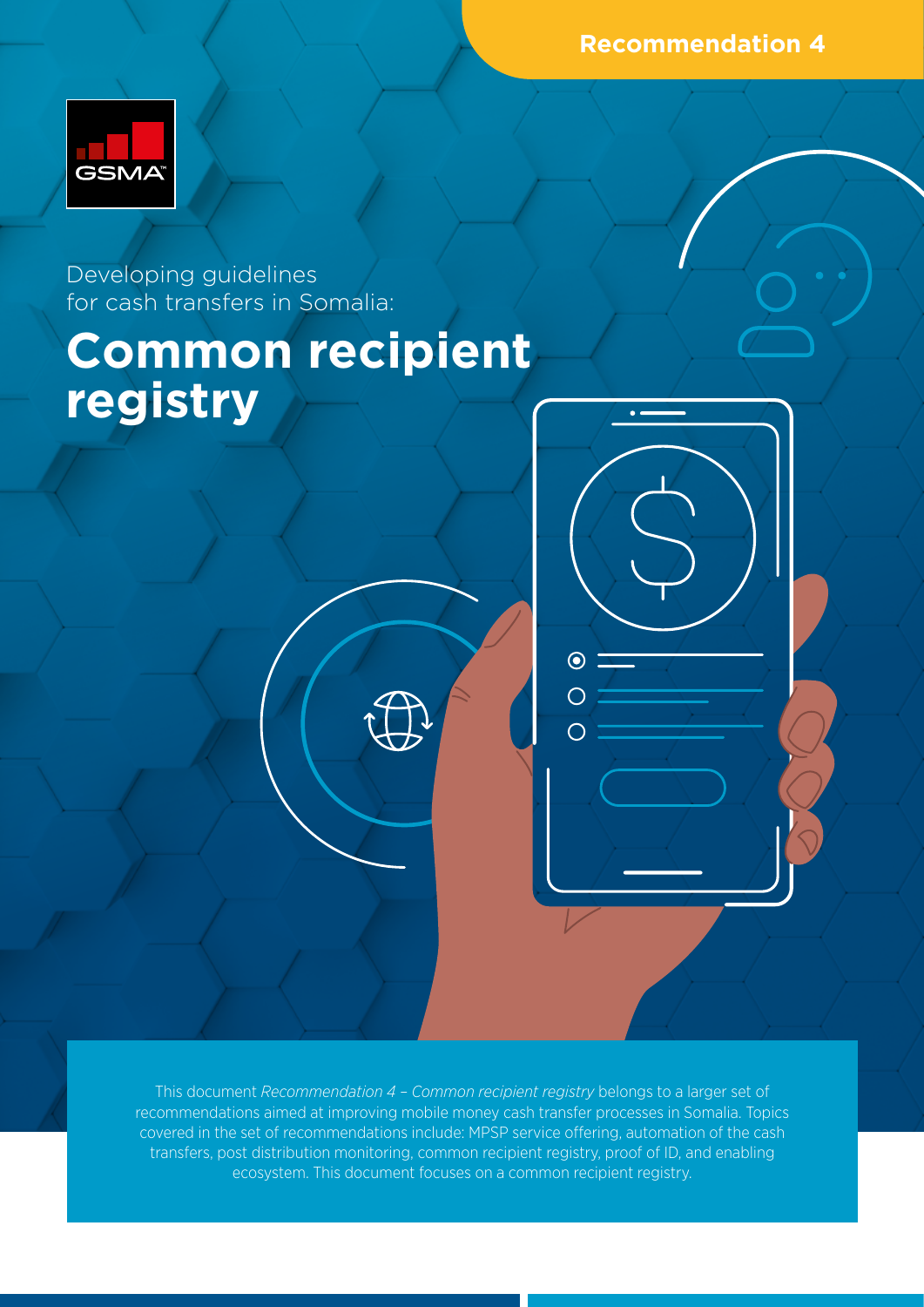

The GSMA represents the interests of mobile operators worldwide, uniting more than 750 operators with almost 400 companies in the broader mobile ecosystem, including handset and device makers, software companies, equipment providers and internet companies, as well as organisations in adjacent industry sectors. The GSMA also produces the industry-leading MWC events held annually in [Barcelona](https://www.mwcbarcelona.com), [Los Angeles](https://www.mwclosangeles.com/home1/) and [Shanghai](https://www.mwcshanghai.com), as well as the [Mobile 360 Series](https://www.mobile360series.com) of regional conferences.

For more information, please visit the GSMA corporate website at [www.gsma.com](https://www.gsma.com)

Follow the GSMA on Twitter: [@GSMA](https://twitter.com/gsma)



The Somalia Cash Working Group (CWG) leads the inter-sectoral cash coordination mechanism and aims to improve the coordination of cash assistance, quality of implementation of cash assistance monitoring, evaluation and learning. It is co-chaired by the World Food Programme and Concern Worldwide/Somali Cash Consortium. The Financial Service Provider (FSP) workstream's objective is improving the systems and processes of humanitarian mobile money cash transfers in Somalia, benefiting programme participants by working with implementing agencies, mobile network operators, private sector and learning partners. The GSMA M4H has supported the FSP's work since 2020.

Further information on the Somalia CWG can be found here: [www.humanitarianresponse.info/en/operations/somalia/](https://www.humanitarianresponse.info/en/operations/somalia/cash-activities) [cash-activities](https://www.humanitarianresponse.info/en/operations/somalia/cash-activities)

### GSMA Mobile for Humanitarian Innovation

The GSMA Mobile for Humanitarian Innovation programme works to accelerate the delivery and impact of digital humanitarian assistance. This will be achieved by building a learning and research agenda to inform the future of digital humanitarian response, catalysing partnerships and innovation for new digital humanitarian services, advocating for enabling policy environments, monitoring and evaluating performance, disseminating insights and profiling achievements. The programme is supported by the UK Foreign, Commonwealth & Development Office.

Learn more at [www.gsma.com/m4h](https://www.gsma.com/mobilefordevelopment/mobile-for-humanitarian-innovation/) or contact us at [m4h@gsma.com](mailto:m4h%40gsma.com?subject=) 

Follow GSMA Mobile for Development on Twitter: [@GSMAm4d](https://twitter.com/GSMAm4d)



This material has been funded by UK aid from the UK government; however, the views expressed do not necessarily reflect the UK Government's official policies.



#### **Altai Consulting partnered with Tusmo in Somalia GSMA Mobile for Humanitarian Innovation Programme Contributors**

Jaki Mebur, Market Engagement Manager Belinda Baah, Insights Manager Ken Okong'o, Senior Policy and Advocacy Manager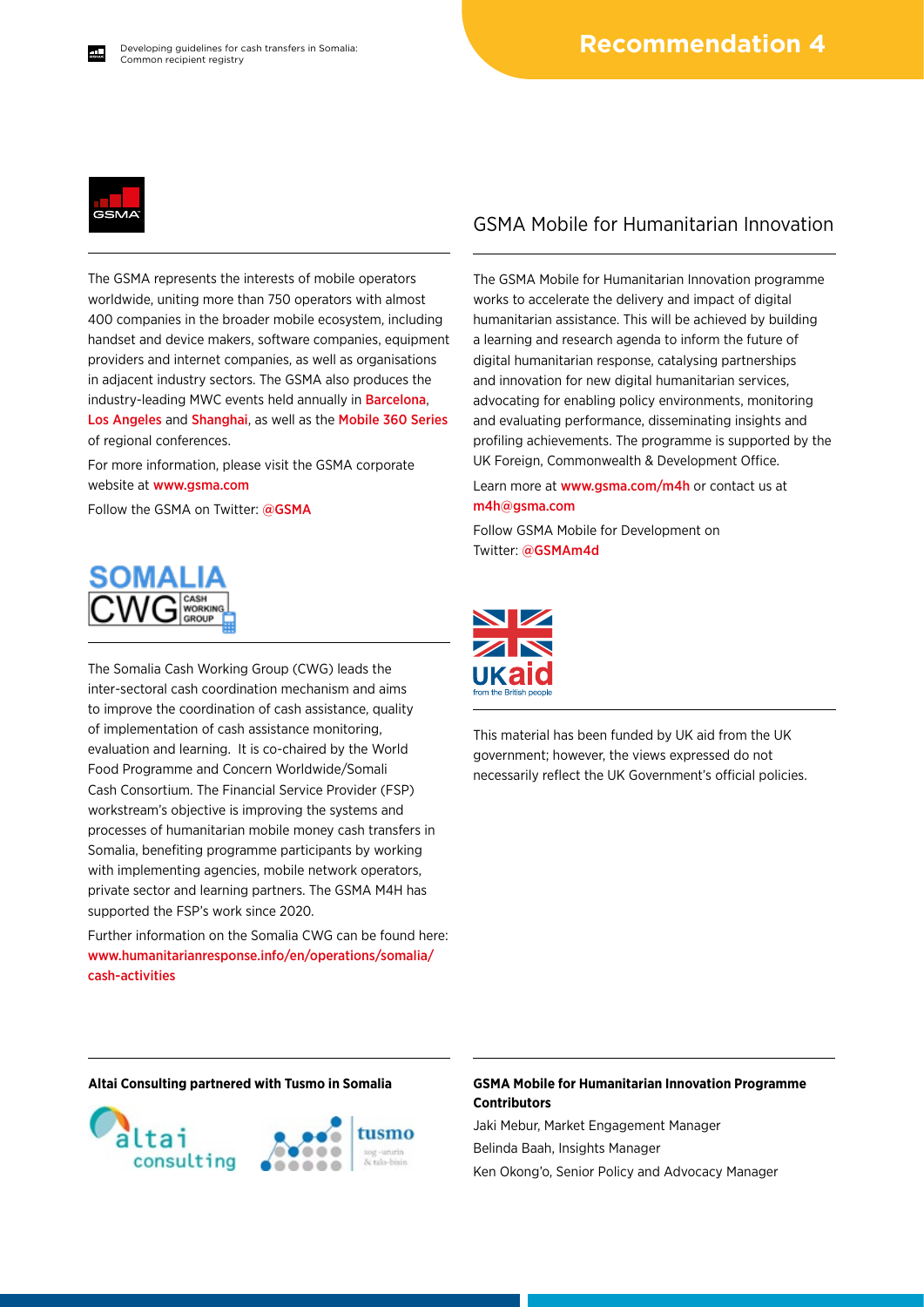### 1 Current state

One of the main challenges for cash transfers in Somalia is the absence of a government ID system: most people do not have any identification document and cannot therefore prove who they are. The problem is particularly acute in South Central and Puntland. Organisations (including MPSPs when registering SIMs and opening mobile money wallets) tend to rely on a "witness system", whereby a reputed community member testifies that the person is who they claim to be.

When identifying recipients, INGOs/agencies therefore often create their own "recipient registry". They collect data (name, phone number, etc.) as well as biometric information (mostly fingerprints) when registering recipients. Each INGO/agency therefore has its own database of recipients, containing

personal information and biometric data. These databases are completely independent from one another and do not communicate. In many cases these databases are a series of unconnected flat files stored in MS Excel or on servers running ODK. Such rudimentary system limits agencies' ability to interrogate and use the data, update records or link to other agencies' data systems. The only form of verification that exists is the comparison of recipients' data (name and phone number) with the MPSP customers' list prior to making a mobile money transfer. If the INGO/agency data and the MPSP data do not match, the money is not transferred, as there is no guarantee of the identity of the receiver.<sup>1</sup>

# 2 Identified challenges

Failing to identify people is a major issue, notably in terms of AML/CFT2 considerations and regulations. The absence of a government ID registry (at least in South-Central and Puntland) has led INGOs/agencies to create their own databases of recipients. However, while potentially several millions of residents have already been registered by different INGOs/agencies, there is currently no common database of the registered population. This leads to two main issues:

- **1. Limited recipient verification:** During the registration process, recipients share personal information such as their name, phone number, etc. This data is captured based solely on the recipients' declarations. Wrong declarations (intentionally or not), spelling mistakes, data entry mistakes, etc. do happen, and INGOs/agencies have no way of verifying the data collected, and therefore the declarations of the respondents. The comparison of the name and phone number against the MPSP lists prior to the mobile money transfer is the only verification available for INGOs/agencies, who therefore cannot know with full confidence who they are sending funds to.
- **2. Difficulty to identify and avoid duplication:** In the absence of any verification against other databases, it is very difficult to identify potential duplicates, i.e., recipients enrolled in different (but similar) programmes run by other INGOs/ agencies. In a context of multiple, overlapping programmes being implemented across Somalia by different INGOs/agencies, avoiding duplication is a real challenge. Often, when registering recipients to a programme, recipients are simply asked whether they are currently registered with another cash transfer programme. In some instances deduplication does not occur between programmes within the same agencies due to the rudimentary data systems involved and lack of qualified and resourced data analysts.
	- " They were asking whether we have cash vouchers from other organisations and they are telling us if you register again with us, it will interfere with your previous voucher." – Female recipient, Doolow

<sup>1</sup> Mismatches between the INGO/agency data and the MPSP data can also be due to spelling mistakes, data entry mistakes, etc. These mistakes can be corrected and recipients are sometimes contacted again to verify their information. Discrepancies that cannot be solved lead to the recipient not receiving the funds, as the INGO/agency cannot know who the person is.

<sup>2</sup> Anti-Money Laundering and Counter Terrorism Financing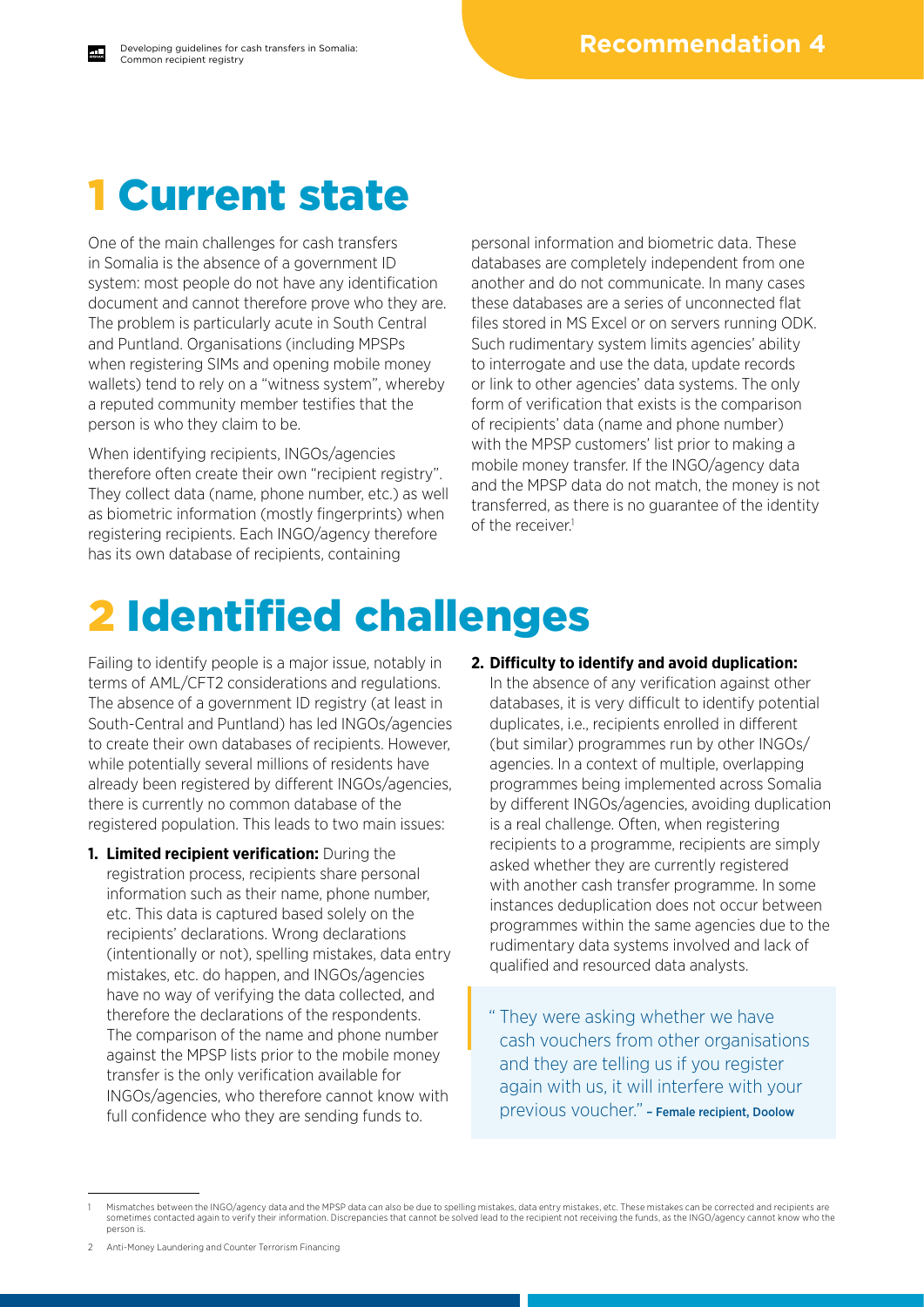The absence of a common recipient database in Somalia is due to several factors:

- **Privacy and Data protection issues:** INGOs/ agencies are reluctant to share their recipient data with other entities due to privacy concerns (most INGOs/agencies do not explicitly ask their recipients at registration whether they agree for their data to be shared with third parties). There is no data protection legislation in Somalia that would allow authorities to process and store agencies' data in a trusted manner;
- **Competition between INGOs/agencies:** As INGOs/agencies compete for the same funding, some INGOs/agencies are reluctant to share recipient data on which they spent so much effort to collect;
- **Unwillingness to share:** Some INGOs/agencies are simply not willing to enter into closer cooperation with others and invest time, efforts and money for coordinating such a system, because they do not always see the wider benefits of doing so;
- **Presence of different donors:** Many donors operate in Somalia, which renders coordination on such sensitive topics more difficult. Examples of establishing common recipient databases in other countries generally occurred when a donor pushed for this to happen across several projects funded by that donor.

# 3 Potential solutions<sup>3</sup>

Despite its potential to greatly improve KYC checks and avoid duplication, establishing a common recipient database in Somalia would be a big (and potentially costly) solution. However, cost-effective solutions exist and could be localised to the Somali context to meet the needs of the humanitarian community. This would require two steps:

- **1. Establishment of a common recipient registry:** INGOs/agencies could coordinate and agree on a few basic information (e.g.: name, phone number, fingerprint, programme for which the recipient is registered) to share on a common server. This approach is similar to how governments operate recipient registries in other countries. INGOs/ agencies can continue to use their own system and collect additional information that they require for their own programmes but would commit to entering basic information for each of their recipients into the shared database. For data protection concerns, none of the INGOs/agencies would have direct access to this common recipient database.
- **2. Implementation of e-KYC:** While INGOs/ agencies could not access the common recipient database, they could however query it, with a process known as "e-KYC". Typically, after each registration session, INGOs/agencies would query the database for each recipient and look for similar already existing data in the database such as common fingerprints or phone numbers.
	- If all information (name, fingerprint, phone number) matches, this would mean that the recipient has already been registered with another programme. In this case, the INGO/ agency could verify whether the recipient is eligible for enrolment in their programme or whether it violates duplication arrangements;
	- If not all information matches (a common fingerprint is found in the database but the associated name or phone number differs for example), this would mean that there is a mistake somewhere and that the recipient cannot be confidently identified. Corrective actions would need to be taken to update the information associated with this particular recipient.

Efforts are currently being made by the Federal Government of Somalia (FGS) with support from the World Bank Group to develop a digital ID system through the Somalia Capacity Advancement, Livelihoods and Entrepreneurship, through Digital Uplift Programme (SCALED-UP) and to implement an inter-bank payment system through the Somali<br>Core Economic Institutions and Opportunities (SCORE) pro initiatives are expected to be developed over the long-term. The suggestions provided here concentrate on the shorter-term to enable to process to be improved in the meantime.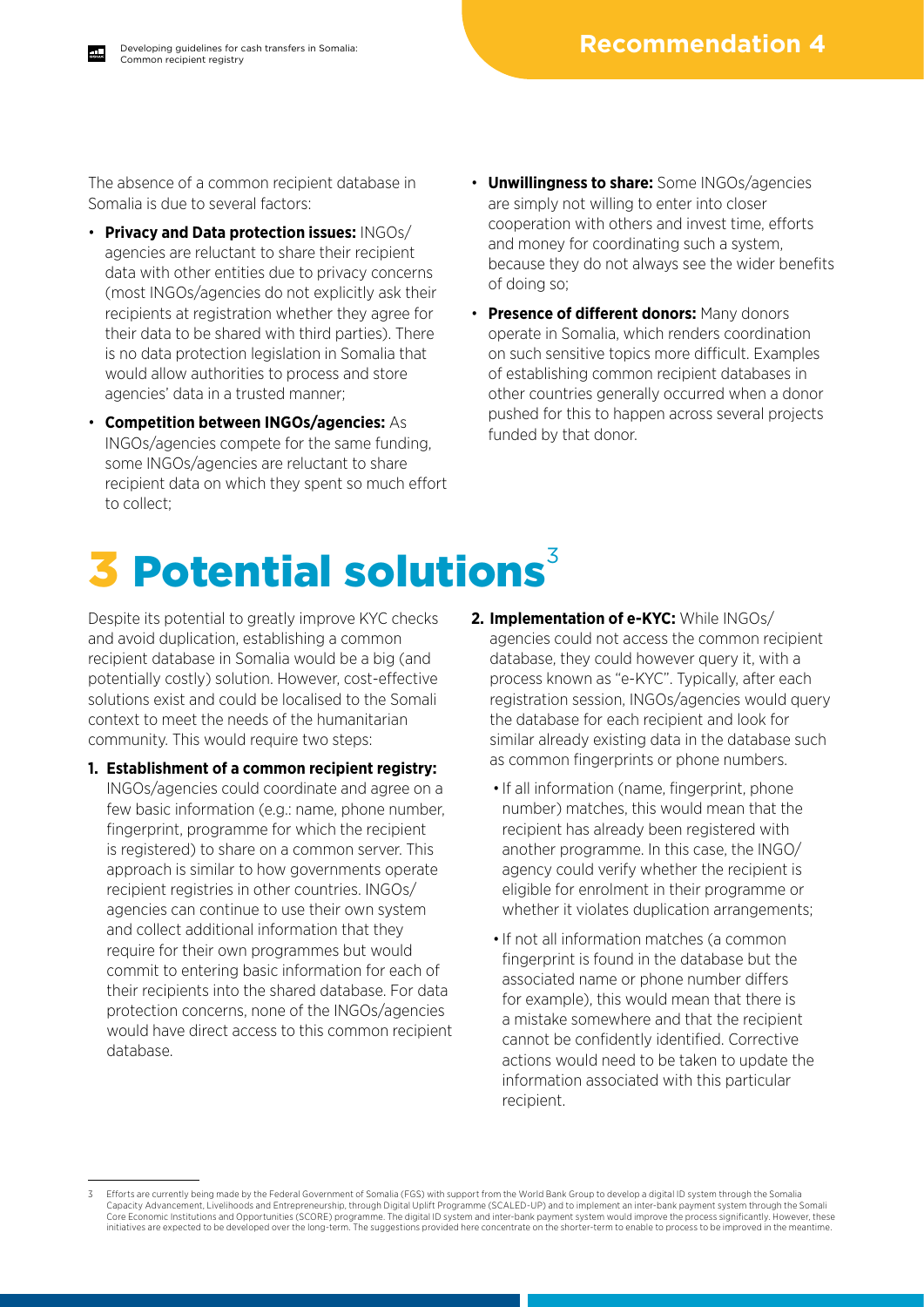Such systems are generally managed directly by a government entity, and already exist in several contexts, including Kenya and India.4 They enable different stakeholders (financial service providers, MPSPs, administrations, etc.) to verify the identity of a person. Concretely, the person is requested to have their fingerprint scanned and provides their name, ID number or other type of information. The provider can then query the government database and verify whether the person in front of them, with this fingerprint, and claiming to be person X

is indeed person X as per Government official data. Such systems have raised concerns regarding data protection and as a result, most of them only allow stakeholders to query the government database, not to access it. They are then provided with a simple "Yes/No" answer to their query (for instance, 'Does this fingerprint match this ID number?'). In some cases, the Government allows stakeholders to access limited additional information on the respondent (e.g., date of birth).

### Case Study **Aadhaar authentication request in India**

- Aadhaar is an initiative managed by the Government of India which aims to assign each person who resides in India a twelve digit individual identification number. It has been called by World Bank Chief Economist Paul Romer "the most sophisticated ID programme in the world".
- The programme was launched in 2009 and, as of June 2020, 1.258 billion people had been registered i.e., the vast majority of the Indian population.
- When registering on Aadhaar, individuals are requested to provide their fingerprints, iris scans, have a picture taken and provide basic demographic information.
- Authorised stakeholders, such as State agencies, can query the Aadhaar database to verify a recipient and provide them with a service they are eligible to receive. Concretely, the stakeholder requests the person to provide their Aadhaar number as well as provide their fingerprint. The Aadhaar database is then automatically queried and sends back a "Yes/No" answer indicating whether the Aadhaar number (and associated info) corresponds to the person who gave their fingerprint.



<sup>4</sup> Overcoming the Know Your Customer hurdle: Innovative solutions for the mobile money sector, GSMA, 2019.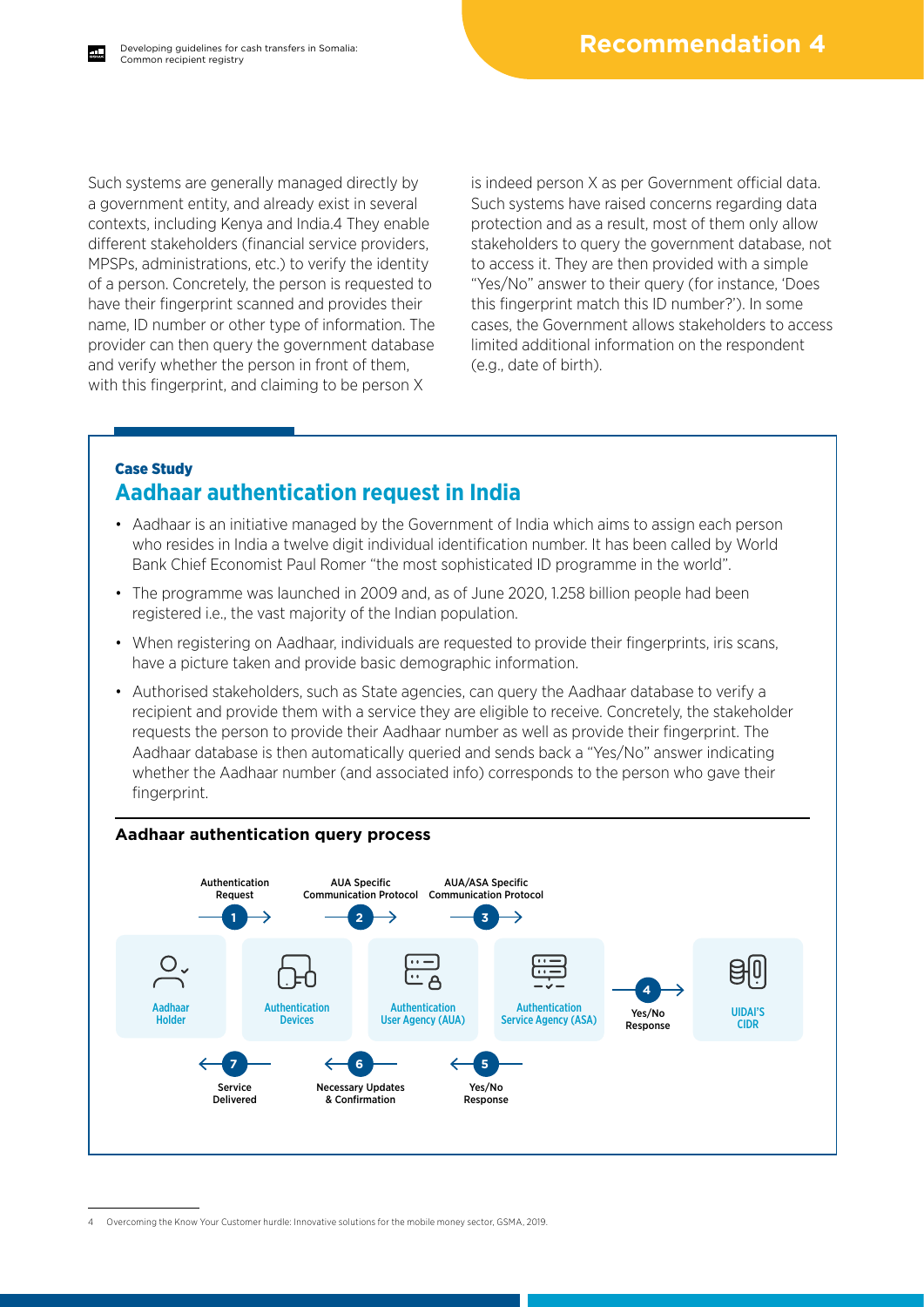## 4 Targeted recommendations

Establishing a common recipient database and e-KYC will be one of the most difficult recommendations to implement. Looking at its benefits, it is however worth discussing such solutions, as any step towards an increased pooling of recipient data has the potential to substantially improve the current state.

| <b>Stakeholder</b> | Recommendation                                                                                                                                                                      | Difficulty <sup>5</sup> | Timeframe <sup>6</sup> | Cost <sup>7</sup> |
|--------------------|-------------------------------------------------------------------------------------------------------------------------------------------------------------------------------------|-------------------------|------------------------|-------------------|
| <b>CWG</b>         | Engage with the MoLSA led, World Bank<br>funded, and UNICEF implemented National<br>Registry System.                                                                                | <b>Easy</b>             | <b>Short-term</b>      | Low               |
|                    | Lead discussions with INGOs/agencies to<br>agree on shared foundation and ownership<br>models for such a system                                                                     | <b>Moderate</b>         | Short-term             | Low               |
|                    | Commission a feasibility study to determine<br>what would be feasible within the boundaries<br>expressed by the different stakeholders                                              | <b>Moderate</b>         | Medium-term            | <b>Moderate</b>   |
|                    | Lead efforts (both financing and coordination)<br>to commission a specialised technology provider<br>to conceptualise (based on the shared foundation)<br>the system and develop it | <b>High</b>             | Long-term              | <b>High</b>       |
|                    | Lead and coordinate the migration of all<br>current recipient to the system to populate<br>the database                                                                             | <b>High</b>             | Long-term              | <b>Moderate</b>   |

<sup>5</sup> The level of difficulty refers to the level of effort and coordination required to implement the recommendations. Recommendations with a 'low' difficulty level might only require coordination within one type of stakeholder, while those with a 'high' level may require coordination between multiple types of stakeholders.

<sup>6</sup> The timeframe refers to how long it is assumed to take for a recommendation to be implemented. 'Short-term' recommendations are those that could be implemented within a period of three months, 'medium-term' could be implemented between three months and year, while 'long-term' recommendations could be implemented over period of more than a year.

<sup>7</sup> The cost refers to how much each recommendation is expected to cost to implement. 'Low'-cost recommendations should require little to no cost at all to implement, 'medium' cost recommendations would require a certain amount of investment but which could be covered by one type of stakeholder, while 'high'-cost recommendations would require significant investment from multiple types of stakeholders.